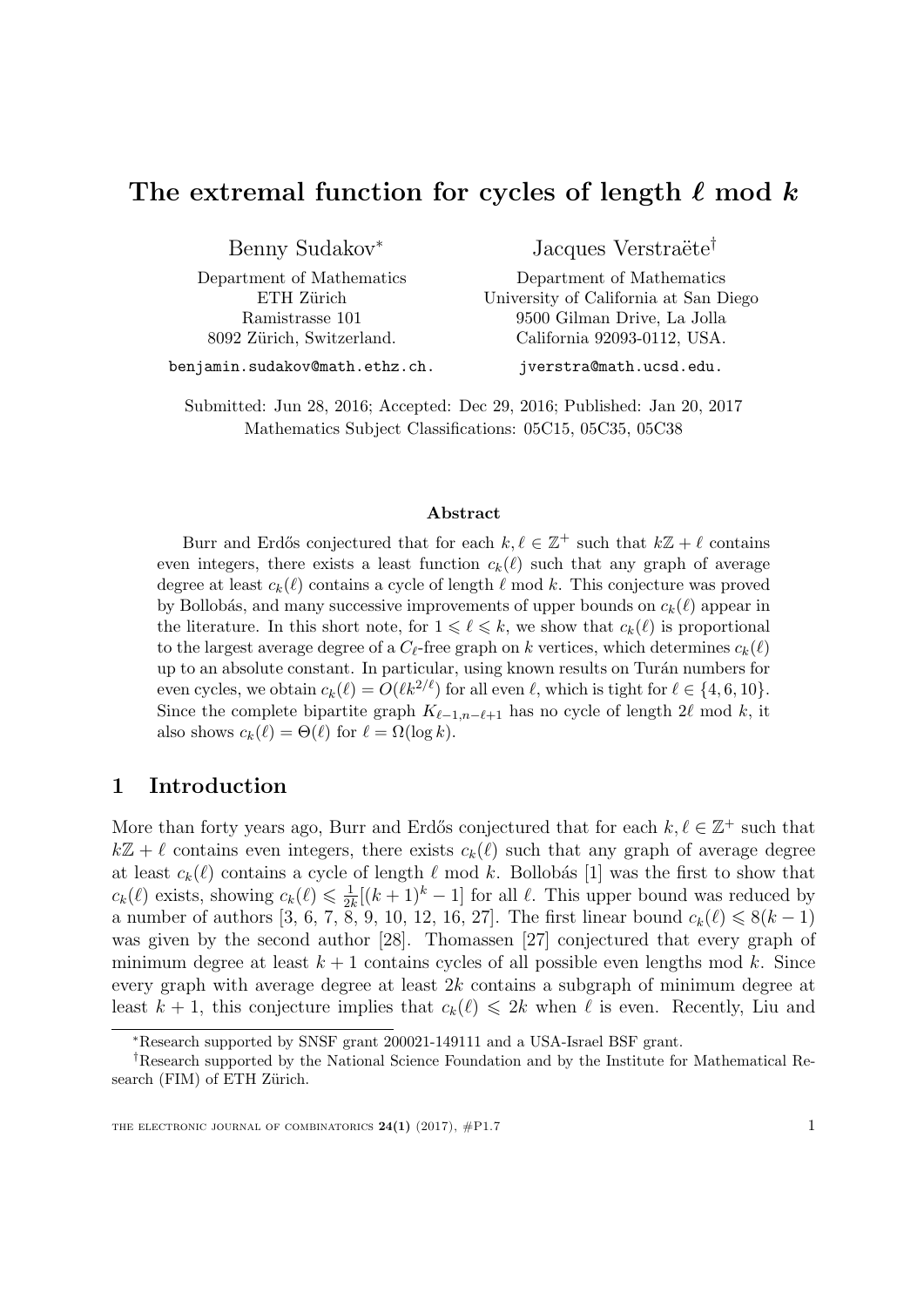Ma [\[19\]](#page-6-9) showed for k even that a graph of minimum degree at least  $k+1$  contains cycles of all possible even lengths mod  $k$ , answering the above-mentioned conjecture of Thomassen for even values of k. Since any graph whose blocks are cliques of order  $k + 1$  contains no cycle of length 2 modulo  $k$ , this is best possible.

### 1.1 Main Theorem

The aim of this note is to determine  $c_k(\ell)$  up to a constant factor. In particular we show perhaps surprisingly that  $c_k(\ell)$  is sublinear in k if  $\ell$  is even and  $\ell = o(k)$  and in fact linear in  $\ell$  if  $\ell = \Omega(\log k)$  as  $k \to \infty$ . A number of bounds on  $c_k(\ell)$  have been given in the literature [\[3,](#page-6-1) [7,](#page-6-3) [8,](#page-6-4) [9,](#page-6-5) [15\]](#page-6-10) for specific values of k and  $\ell$ . Let  $d_k(\ell)$  be the largest possible average degree of any k-vertex  $C_{\ell}$ -free graph. Our main theorem shows that  $c_k(\ell)$  is proportional to  $d_k(\ell)$ .

<span id="page-1-0"></span>**Theorem 1.** For  $3 \leq \ell \leq k$ , every  $C_{\ell}$ -free graph of average degree at least  $96 \cdot d_k(\ell)$ contains cycles of k consecutive even lengths. In particular,

$$
d_k(\ell) \leq c_k(\ell) \leq 96 \cdot d_k(\ell).
$$

Since a graph on k vertices with no cycle  $C_{\ell}$  has no cycle of length  $\ell$  mod k,  $c_k(\ell) \geq$  $d_k(\ell)$ , providing the lower bound in Theorem [1.](#page-1-0) In fact one can do slightly better, by considering a large graph whose blocks are all extremal  $C_{\ell}$ -free graphs with  $k + \ell - 1$ vertices. This gives  $c_k(\ell) \geq d_{k+\ell-1}(\ell) + \frac{2}{k+\ell}$ . We did not attempt to optimize the upper bound in the proof of this theorem, and the constant 96 can no doubt be improved. However, we make the following conjecture which suggests the constant in front of  $d_k(\ell)$ should be  $1 + o_k(1)$ .

<span id="page-1-1"></span>Conjecture 2. For each even integer  $\ell \geq 2$ ,  $c_k(\ell) \sim d_k(\ell)$  as  $k \to \infty$ .

### 1.2 Quantitative results

To state quantitative results, if  $\ell$  is odd, then  $\frac{k^2-1}{2k} \leq d_k(\ell) \leq k/2$  (the average degree in the densest k-vertex complete bipartite graph) and so  $c_k(\ell) = \Theta(k)$ . The bound  $d_k(\ell) = O(\ell k^{2/\ell})$  for  $\ell$  even follows from known bounds on Turán numbers for even cycles, the first of which were obtained by Bondy and Simonovits [\[2\]](#page-6-11). The current best upper bound on  $d_k(\ell)$  for fixed  $\ell$  is due to Bukh and Jiang [\[4\]](#page-6-12). This gives the following corollary:

**Corollary 3.** For  $1 \leq \ell \leq k$ ,  $c_k(\ell) = \Theta(k)$  if  $\ell$  is odd, and  $c_k(\ell) = O(\ell k^{\frac{2}{\ell}})$  if  $\ell$  is even.

In particular this shows  $c_k(\ell) = \Theta(\ell)$  for  $\ell = \Omega(\log k)$ , since a complete bipartite graph with one part of size less than  $\ell/2$  contains no cycle of length  $\ell$  mod k. Since  $d_k(\ell) = \Theta(k^{2/\ell})$  when  $\ell \in \{4, 6, 10\}$  (see [\[29\]](#page-7-2) and Füredi and Simonovits [\[11\]](#page-6-13)), we find

$$
c_k(4) = \Theta(k^{1/2}) \qquad c_k(6) = \Theta(k^{1/3}) \qquad c_k(10) = \Theta(k^{1/5})
$$

so the corollary is tight up to constants when  $\ell \in \{4, 6, 10\}$  and for  $\ell = \Omega(\log k)$ . For cycles of length 4 mod k this substantially improves a result of Diwan [\[9\]](#page-6-5), stating that a graph of minimum degree at least  $k + 1$  contains a cycle of length four modulo k.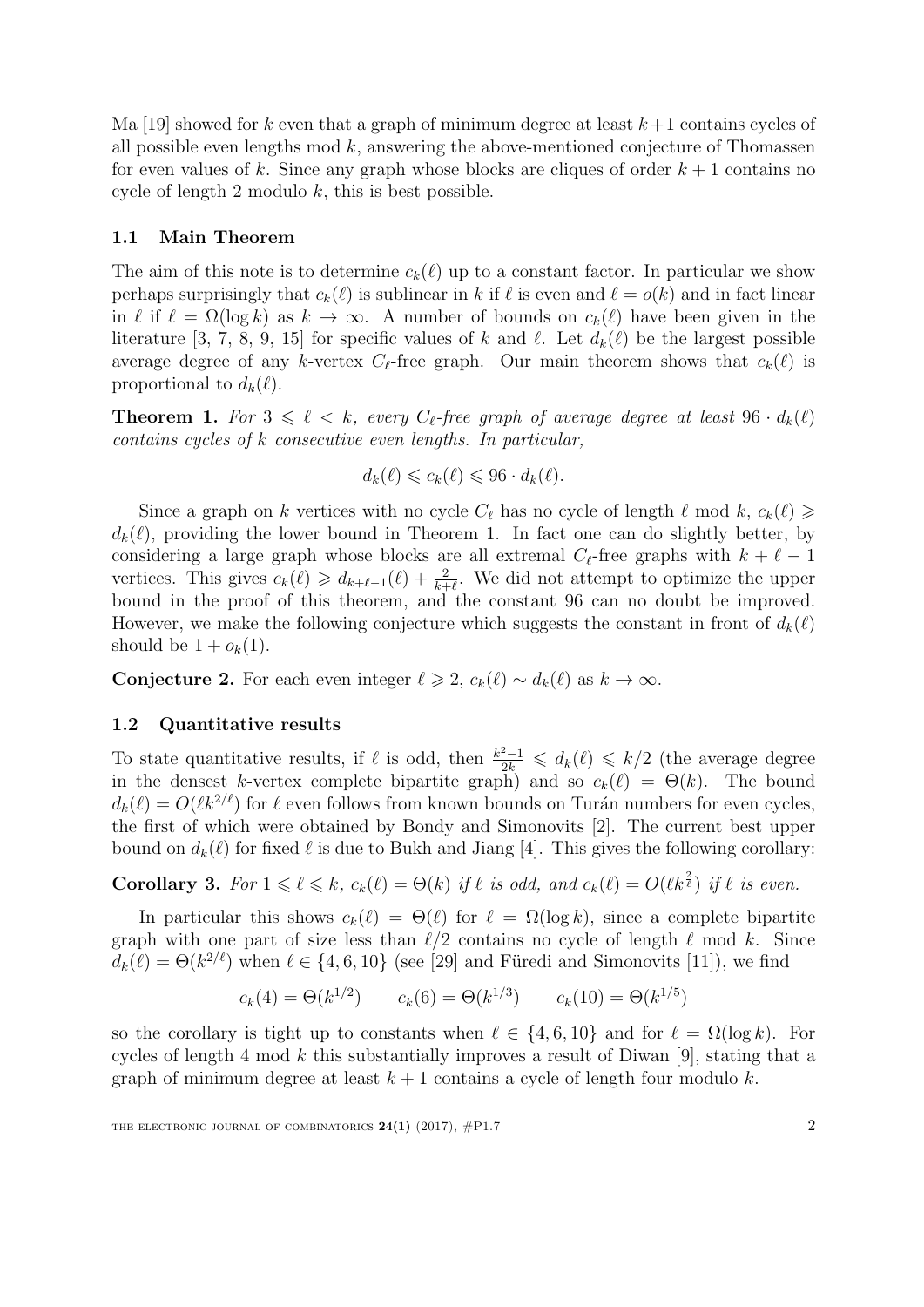#### 1.3 Remarks on chromatic number and cycles mod k

One may attempt to extend Theorem [1](#page-1-0) to obtain cycles of any length modulo k under conditions on the chromatic number of the graph. Let  $\chi_k(\ell)$  denote the maximum possible chromatic number of a graph with no cycle of length  $\ell$  mod k, and let  $n_k(\ell)$  denote the largest chromatic number in a  $C_{\ell}$ -free graph on k vertices. Bounds on  $n_k(\ell)$  come from bounds on cycle-complete graph Ramsey numbers. In particular, the results of Caro, Li, Rousseau and Schelp [\[5\]](#page-6-14) and the results of the first author [\[25\]](#page-7-3) show that if  $m = \lceil \ell/2 \rceil$ , then for  $\ell \geqslant 3$ ,

$$
n_k(\ell) = \Omega\left(\frac{k^{1/m}}{(\log k)^{1/m}}\right).
$$

This is known to be tight up to a constant factor only for  $\ell = 3$ , for in this case Kim [\[14\]](#page-6-15) constructed k-vertex triangle-free graphs with chromatic number  $O(\sqrt{k/\log k})$ . The analog of Theorem [1](#page-1-0) for chromatic number is stated in [\[17\]](#page-6-16), and in particular, the following result holds:

<span id="page-2-0"></span>**Theorem 4.** [\[17\]](#page-6-16) There exists  $c > 0$  such that for  $k \geq \ell \geq 1$  and  $m = \lceil \ell/2 \rceil$ ,

$$
n_k(\ell) \le \chi_k(\ell) \le c \Big(\frac{k^{1/m}}{(\log k)^{1/m}}\Big).
$$

This theorem is a special case of Theorem 4 in [\[17\]](#page-6-16), which shows that a graph of chromatic number d with no cycle of length  $\ell$  contains cycles of  $\Omega(d^m \log d)$  consecutive lengths, and so in particular if  $\chi_k(\ell) = d$  then  $d^m \log d = O(k)$ .

Let  $\delta_k(\ell)$  denote the largest minimum degree in a 2-connected non-bipartite graph with no cycle of length  $\ell$  mod k. For  $r = |\ell/2|$ , it follows from results of Ma [\[20\]](#page-6-17) that for each fixed  $\ell \geq 3$ ,  $\delta_k(\ell) = O(k^{1/r})$ , so when  $\ell$  is odd, Theorem [4](#page-2-0) offers a stronger conclusion for graphs of large chromatic number. For instance in the case  $\ell = 3$ , Theorem [4](#page-2-0) gives

$$
\chi_k(3) = \Theta\Big(\frac{k^{1/2}}{(\log k)^{1/2}}\Big),\,
$$

whereas Ma's result gives  $\delta_k(3) = \Theta(k)$ . Bondy and Vince [\[3\]](#page-6-1) showed that there exist 2-connected non-bipartite graphs of arbitrarily large minimum degree with no cycles of lengths differing by exactly 1. For 3-connected graphs, Fan [\[10\]](#page-6-6) showed that every non-bipartite 3-connected graph with minimum degree at least 3k contains 2k cycles of consecutive lengths. We may conjecture the following analog of Conjecture [2:](#page-1-1)

# Conjecture 5. For all  $\ell \geq 3$ ,  $\chi_k(\ell) \sim n_k(\ell)$  as  $k \to \infty$ .

We remark that since there is a wide gap between upper and lower bounds on cyclecomplete graph Ramsey numbers in general, the actual asymptotic value of  $n_k(\ell)$  is likely to be very difficult to determine.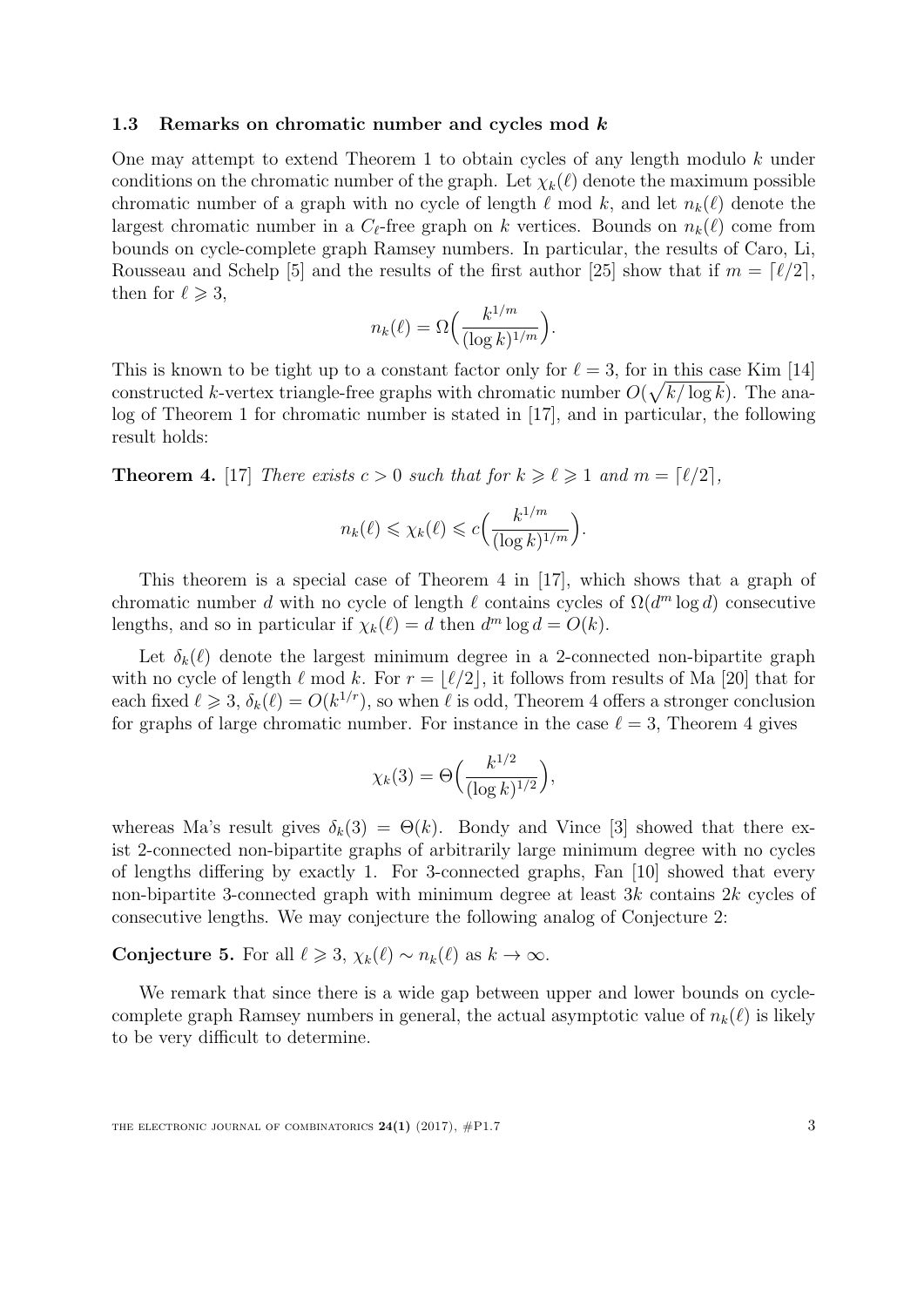# 2 Preliminaries

In this section we collect some results which we will use in our proofs.

**Breadth first search trees:** If v is a vertex of a connected graph  $G$ , then a breadth first search tree rooted at  $v$  is a spanning tree  $T$  of  $G$  created as follows. Having found a tree  $T_i \subseteq G$  with vertices  $v = v_0, v_1, v_2, \ldots, v_i$ , we pick a vertex  $v_{i+1} \in V(G) \backslash V(T_i)$ such that the distance  $d_G(v, v_{i+1})$  is a minimum, and then let  $V(T_{i+1}) = V(T_i) \cup \{v_{i+1}\}\$ and select a vertex  $v_j \in V(T_i)$  such that  $\{v_j, v_{i+1}\} \in E(G)$  and j is a minimum, and set  $E(T_{i+1}) = E(T_i) \cup \{v_j, v_{i+1}\}.$  If T is a breadth first search tree in G, rooted at v, then  $d_G(v, w) = d_T(v, w)$  for all  $w \in V(G)$  – in other words T preserves the distance from v in G. In particular, the *i*th level of T is  $L_i(T) = \{w \in V(G) : d_G(v, w) = i\}$ . The height of T is max $\{d_T(v, w): w \in V(T)\}\$ . Note that the edges of G lie either between two consecutive levels of T, or inside levels of T.

**Theta graphs:** A  $\theta$ -graph consists of a cycle plus an additional edge joining two nonconsecutive vertices on the cycle. The following lemma due to Bondy and Simonovits [\[2\]](#page-6-11) is required for the proofs of Theorems [1](#page-1-0) and [4.](#page-2-0)

<span id="page-3-1"></span>**Lemma 6.** Let G be an n-vertex  $\theta$ -graph and let  $A \cup B$  be a partition of vertices of G into two non-empty subsets. Then for every  $r < n$ , G contains a path of length r with one end in A and one end in B, unless G is bipartite graph with parts A and B.

The proof of this lemma is given in [\[28\]](#page-7-1) (see Lemma 2 in [\[28\]](#page-7-1)). The purpose of the additional edge e in a  $\theta$ -graph is to preclude the possibility that the vertices of A occur at every mth vertex along the cycle  $G - e$  for some  $m|n$ , for in that case, there is no path of length zero mod  $m$  with one end in  $A$  and one end in  $B$ .

Long cycles in  $C_{\ell}$ -free graphs: To find  $\theta$ -graphs we use the following two lemmas.

<span id="page-3-0"></span>**Lemma 7.** For  $3 \leq \ell \leq k$ , if F is a bipartite graph of average degree at least  $24d_k(\ell)$ containing no  $C_{\ell}$ , then F contains a  $\theta$ -graph with at least  $2k + 2$  vertices.

**Proof.** The proof of this lemma uses some ideas from [\[26\]](#page-7-4). Since the average degree of F is at least  $24d_k(\ell)$ , it contains a subgraph F' of minimum degree at least  $12d_k(\ell)$ . Let X be a subset of F' of size  $t \leq k$ . We claim that  $|\partial X| > 2|X|$ , where  $\partial X$  is a set of all vertices of  $F' \setminus X$  which have at least one neighbor in X. Indeed, if this is not the case then the subset  $Y = X \cup \partial X$  has size at most 3t and contains all the edges of F' incident with X. Thus the average degree of the induced subgraph  $F'[Y]$  is at least  $12td_k(\ell)/(3t) = 4d_k(\ell)$ . If  $3t \geq k$ , by taking a random subset of Y of size k and using linearity of expectation we obtain a subgraph with average degree at least  $\frac{k}{3t} \cdot 4d_k(\ell) \geq \frac{4}{3}$  $\frac{4}{3}d_k(\ell) > d_k(\ell)$ . Such graph has an  $\ell$ -cycle, a contradiction. If  $3t < k$ , we can take  $|k/(3t)|$  disjoint copies of graph  $F'[Y]$  together with at most  $k/2$  isolated vertices to get a  $C_{\ell}$ -free k-vertex graph with average degree at least  $4d_k(\ell)/2 > d_k(\ell)$ , contradicting the definition of  $d_k(\ell)$ .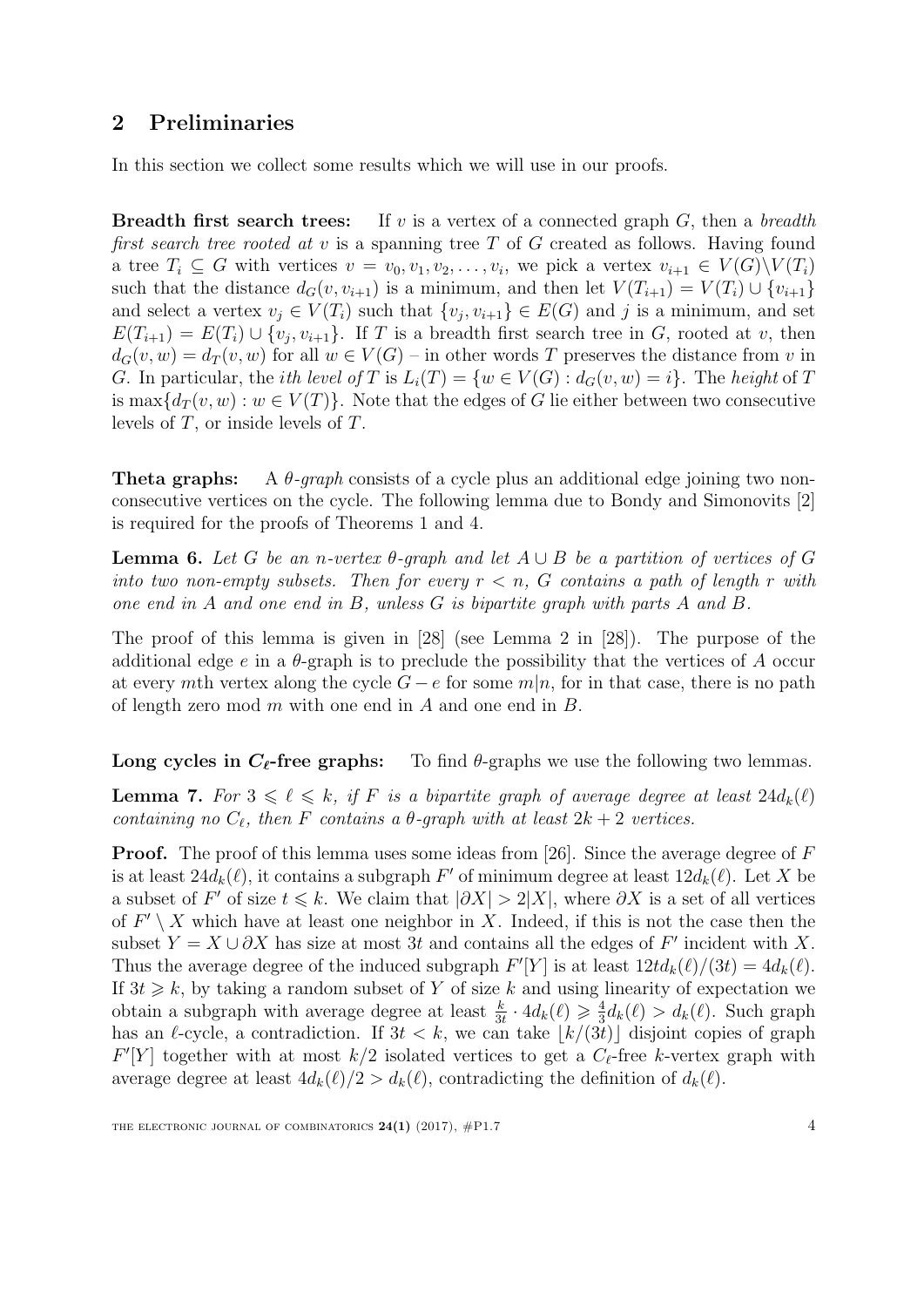To complete the proof we use a variant of Pósa's rotation lemma: Lemma 2.1 in [\[23\]](#page-7-5) states that if  $|\partial X| > 2|X|$  for every subset  $X \subset V(F')$  of size at most k, then F' contains a cycle of length  $3k \geq 2k + 2$ . Moreover one vertex of this cycle has all its neighbors on the cycle, so since the minimum degree of F' is at least  $12d_k(\ell) \geq 3$ , this gives us a  $\theta$ -graph with at least  $2k + 2$  vertices.

## 3 Proof of Theorem [1](#page-1-0)

Let G be a  $C_{\ell}$ -free graph of average degree at least  $96d_k(\ell)$ . Consider a connected bipartite subgraph G' of G of average degree at least  $48d_k(\ell)$ . Let T be a breadth first search tree in  $G'$ . Since  $G'$  is bipartite

$$
e(G') = \sum_{i \geq 1} e(L_{i-1}(T), L_i(T)).
$$

On the other hand

$$
e(G') = 24d_k(\ell)|V(G')| = 24d_k(\ell)\sum_{i \geq 0} |L_i(T)| \geq 12d_k(\ell)\sum_{i \geq i} (|L_{i-1}(T)| + |L_i(T)|).
$$

Therefore for some i, the edges of G' between  $L_{i-1}(T)$  and  $L_i(T)$  form a bipartite graph F of average degree at least  $24d_k(\ell)$ . By Lemma [7,](#page-3-0) F contains a  $\theta$ -graph F' with at least  $2k+2$  vertices. Let  $U = V(F') \cap L_{i-1}(T)$  and  $W = V(F') \cap L_i(T)$ . Let T' be the minimum subtree of T such that  $V(T') \cap U = U$ . Then the vertex u of T' closest to the root of T has degree at least two in T'. This implies  $T' - \{u\}$  has at least two components. Let A be the set of vertices of U in one of the components, and  $B = V(F')\A$ . Then  $V(F')$  has a partition  $A \cup B$ , but A and B do not form the bipartition of F'. By Lemma [6,](#page-3-1) for each  $r \in \{1, 2, \ldots, k\}$ , there exists a path P of length  $2r$  in F' with one end  $a \in A$  and one end  $b \in B$ . Since P has even length,  $b \in V(T') \cap L_{i-1}(T)$ . Let h denote the height of T'. Then  $a, b \in V(T')$  are connected in T' to u by a unique path of length h. Since they are in different branches of  $T'$  they are connected in  $T'$  by a path of length 2h. Together with P, this path forms a cycle of length  $2h + 2r$  in G. This works for any  $r \in \{1, 2, ..., k\}$ , giving cycles  $C_{2h+2}, C_{2h+2}, \ldots, C_{2h+2k}$  and completing the proof.  $\Box$ 

### 4 Concluding remarks

• The case of cycles of length zero mod  $k$  has received considerable attention. Using his subdivided grid theorem for graphs of large tree-width, Thomassen [\[27\]](#page-7-0) gave a polynomialtime algorithm for finding a cycle of length 0 mod  $k$  in a graph or a certificate that no such cycle exists. It is an open question as to whether such an algorithm exists for finding a cycle of length  $\ell$  mod k when  $\ell \neq 0$ .

• Thomassen [\[27\]](#page-7-0) conjectured that every graph of minimum degree at least  $k + 1$ contains cycles of all possible even lengths mod  $k$ . This conjecture was proved when  $k$  is even by Liu and Ma  $[19]$ , and they showed further that there are cycles of  $k/2$  consecutive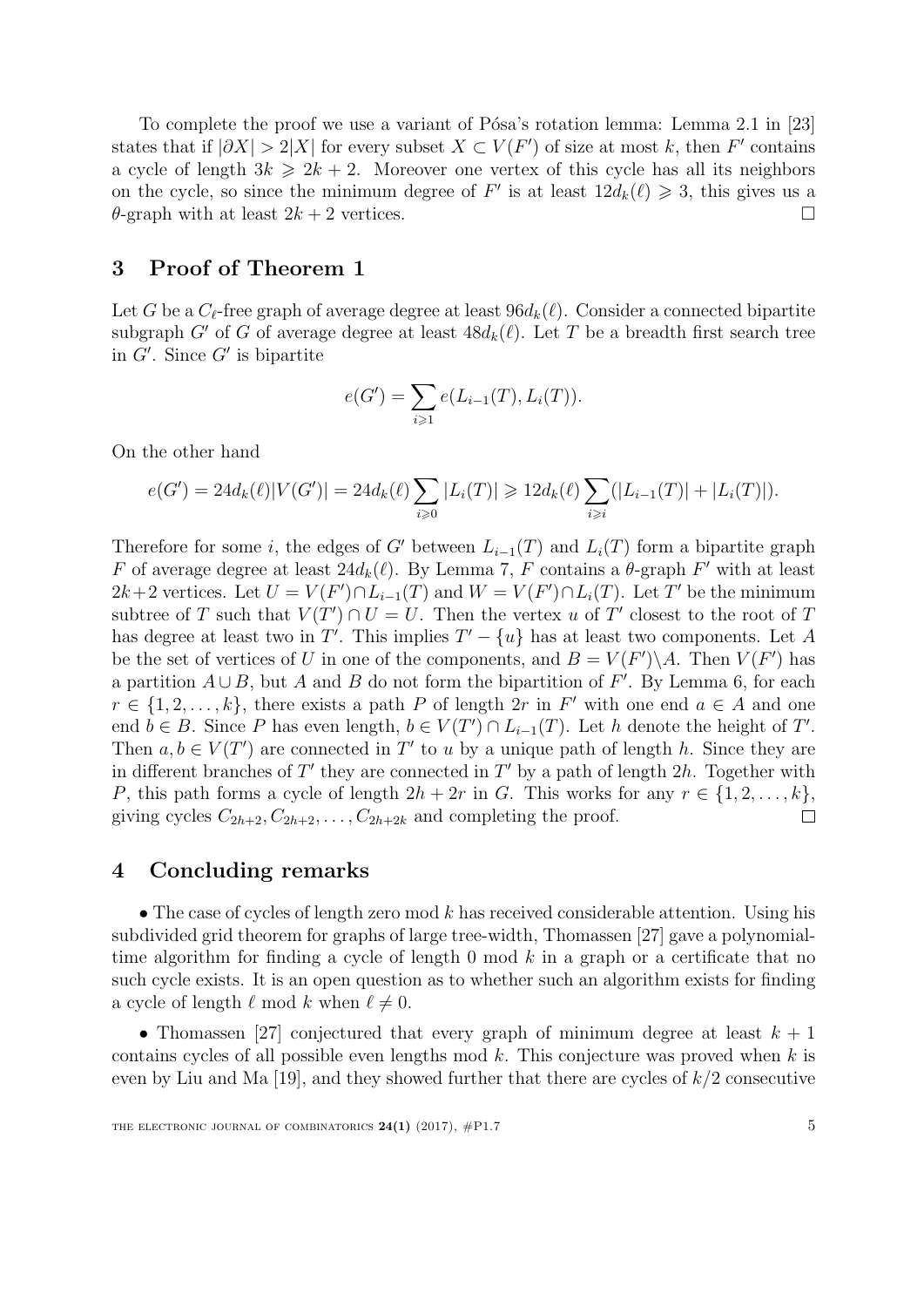even lengths in this case. Liu and Ma also showed that if  $k$  is odd and  $G$  is a graph of minimum degree at least  $k + 5$ , then G contains cycles of all even lengths mod k. It is natural to conjecture the following strengthening of Thomassen's conjecture:

**Conjecture 8.** If  $t \ge 1$ , and G is a graph with a maximum number of edges that does not contain cycles of t consecutive even lengths, then every block of  $G$  is a complete graph of order at most  $2t + 1$ .

It is an exercise to see that the conjecture is true for  $t = 1$ , and in fact the blocks in every extremal graph with an odd number of vertices are triangles. In particular, the conjecture (with  $t = k/2$ ) implies  $c_k(\ell) \leq k + 1$  whenever k and  $\ell$  are even, and  $c_k(2) = k + 1$ . The result of Liu and Ma [\[19\]](#page-6-9) shows  $c_k(\ell) \leq 2k$  when both k and  $\ell$  are even, since every graph of average degree at least  $2k$  contains a subgraph of minimum degree at least  $k+1$ . We refer the reader to [\[29\]](#page-7-2) for a survey of this and related extremal problems for cycles in graphs.

• In this paper we showed  $c_k(\ell) = O(d_k(\ell)) = O(\ell k^{2/\ell})$  when  $\ell$  is even. We conjectured for each fixed  $\ell$  that  $c_k(\ell) \sim d_k(\ell)$  as  $k \to \infty$  (see Conjecture [2\)](#page-1-1). It may even be true that for infinitely many  $n$ , the extremal *n*-vertex graph with no cycle of length 4 mod  $k$ is a connected graph whose blocks are all extremal  $C_4$ -free graphs with  $k+3$  vertices. We propose the more tractable problem of determine the asymptotic value of  $c_k(4)$ . In this case our conjecture states  $c_k(4) \sim k^{1/2}$ , since  $d_k(4) \sim k^{1/2}$  (see [\[29\]](#page-7-2)).

• Concerning chromatic number and consecutive cycle lengths, it is an open question to determine for  $k \geq 2$  the largest chromatic number  $\chi_k$  of a graph which does not contain cycles of k consecutive lengths. Lemma 9 in [\[17\]](#page-6-16) shows that a graph of chromatic number at least 4k contains cycles of k consecutive lengths, so we deduce  $\chi_k \leq 4k - 1$ . With some additional effort, one can show  $\chi_k \leq 2k + 2$  for  $k \geq 2$ . Liu and Ma (see Theorem 1.13 in [\[19\]](#page-6-9) and the discussion therein) gave an almost optimal bound, showing that  $\chi_k \leq k+3$ ; a graph  $G_k^*$  whose blocks are all cliques of order  $k+1$  does not contain cycles of k consecutive lengths. It follows that  $k + 1 \le \chi_k \le k + 3$  for  $k \ge 2$ . It seems plausible that  $G_k^*$  is the extremal construction for  $k \geq 3$ , and perhaps  $\chi_k = k + 1$  for all  $k \geq 2$ :

#### **Conjecture 9.** For all  $k \ge 2$ ,  $\chi_k = k + 1$ .

Gyárfás [\[13\]](#page-6-18) proved that for  $k \ge 2$ , if a graph G does not contain cycles of k distinct odd lengths, then it has chromatic number at most  $2k - 1$  with equality for  $k \geq 3$  if and only if  $G = G^*_{2k-1}$ , verifying a conjecture of Bollobás and Erdős. Perhaps the same example is extremal for cycles of k consecutive odd lengths. Generalizing an earlier result of Mihók and Schiermeyer [\[21\]](#page-7-6), Liu and Ma (see Theorem 1.12 in [\[19\]](#page-6-9)) show that a graph of chromatic number at least  $2k + 2$  contains cycles of k consecutive odd lengths as well as k consecutive even lengths, which is tight due to  $G_{2k+1}^*$  – the  $k-1$  lengths of the even cycles in this graph are the elements of  $\{4, 6, \ldots, 2k\}$ .

#### Acknowledgement

This work was carried out when the second author visited the Institute for Mathematical Research (FIM) of ETH Zürich. He would like to thank FIM for the hospitality and for creating a stimulating research environment.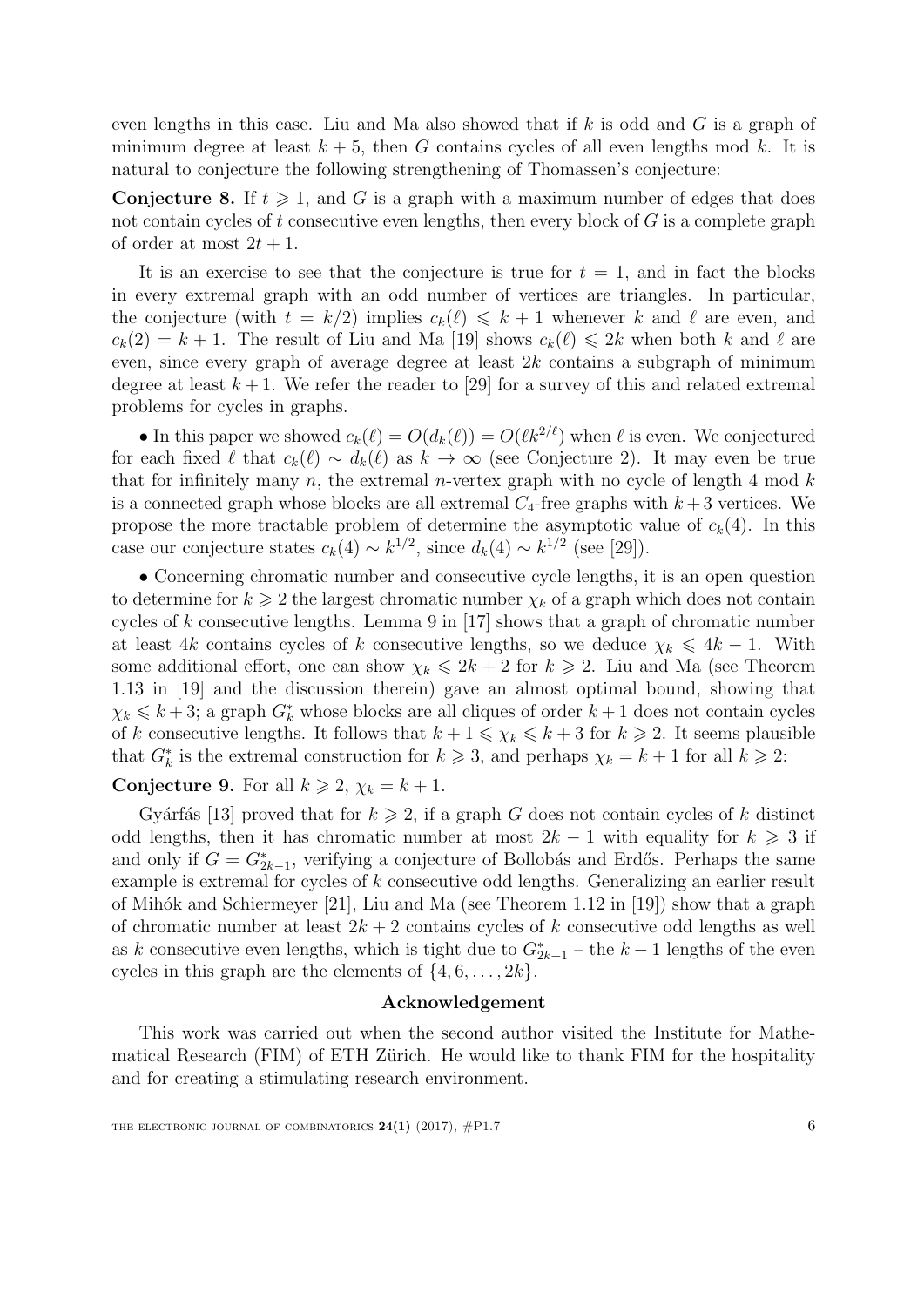### References

- <span id="page-6-0"></span>[1] B. Bollobás, Cycles modulo k, Bull. London Math. Soc. 9 (1977), no. 1, 97–98.
- <span id="page-6-11"></span>[2] J. A. Bondy, M. Simonovits, Cycles of even length in graphs, J. Combin. Theory Ser. B, 16 (1974), 97–105.
- <span id="page-6-1"></span>[3] J. A. Bondy, A. Vince, Cycles in a graph whose lengths differ by one or two, J. Graph Theory 27 (1998), no. 1, 11–15.
- <span id="page-6-12"></span>[4] B. Bukh, Z. Jiang, A bound on the number of edges in graphs without an even cycle, to appear in Combinatorics, Probability and Computing.
- <span id="page-6-14"></span>[5] Y. Caro, Y. Li, C. Rousseau, Y. Zhang, Asymptotic bounds for some bipartite graphcomplete graph Ramsey numbers. Discrete Math., 220 (2000), 51–56.
- <span id="page-6-2"></span>[6] G. T. Chen, A. Saito, Graphs with a cycle of length divisible by three, J. Combin. Theory Ser. B 60 (1994), 277–292.
- <span id="page-6-3"></span>[7] N. Dean, L. Lesniak, A. Saito, Cycles of length 0 modulo 4 in graphs, Discrete Math. 121 (1993), 37–49.
- <span id="page-6-4"></span>[8] N. Dean, A. Kaneko, K. Ota, B. Toft, Cycles modulo 3, DIMACS Technical Report 91-32 (1991).
- <span id="page-6-5"></span>[9] A. Diwan, Cycles of even lengths modulo k, J. Graph Theory 65 (2010), no. 3, 246– 252.
- <span id="page-6-6"></span>[10] G. Fan, Distribution of cycle lengths in graphs, J. Combin. Theory (Ser. B), 84 (2002), 187–202.
- <span id="page-6-13"></span>[11] Z. Füredi, M. Simonovits, The history of degenerate (bipartite) extremal graph problems. [arXiv:1306.5167](http://arxiv.org/abs/1306.5167)
- <span id="page-6-7"></span>[12] A. Gyárfás, M. Jacobson, A. Kézdy, J. Lehel,Odd cycles and theta-cycles in hypergraphs, Discrete Math. 306 (2006), no. 19-20, 2481–2491.
- <span id="page-6-18"></span>[13] A. Gyárfás, Graphs with k odd cycle lengths. Discrete Math.,  $103$  (1992),  $41-48$ .
- <span id="page-6-15"></span>[14] J. Kim, The Ramsey number  $R(3; t)$  has order of magnitude  $t^2/\log t$ , Random Struct. Alg. 7 (1995), 173–207.
- <span id="page-6-10"></span>[15] R. Häggkvist and A. D. Scott, Cycles of nearly equal length in cubic graphs, manuscript.
- <span id="page-6-8"></span>[16] A. V. Kostochka, J. Verstraëte, Even cycles in hypergraphs, J. Combin. Theory Ser. B 94 (2005), no. 1, 173–182.
- <span id="page-6-16"></span>[17] A. V. Kostochka, B. Sudakov, J. Verstraëte, Cycles in triangle-free graphs of large chromatic number, to appear in Combinatorica.
- [18] F. Lazebnik, V. A. Ustimenko, A J. Woldar, New upper bounds on the order of cages, Electron. J. Combin, 14, #R13, (1997), 1–11.
- <span id="page-6-9"></span>[19] C.-H. Liu, J. Ma, Cycle lengths and minimum degree of graphs, [arXiv:1508.07912](http://arxiv.org/abs/1508.07912).
- <span id="page-6-17"></span>[20] J. Ma, Cycles with consecutive odd lengths, European Journal of Combinatorics 52  $(A)$  (2016), 74–78.